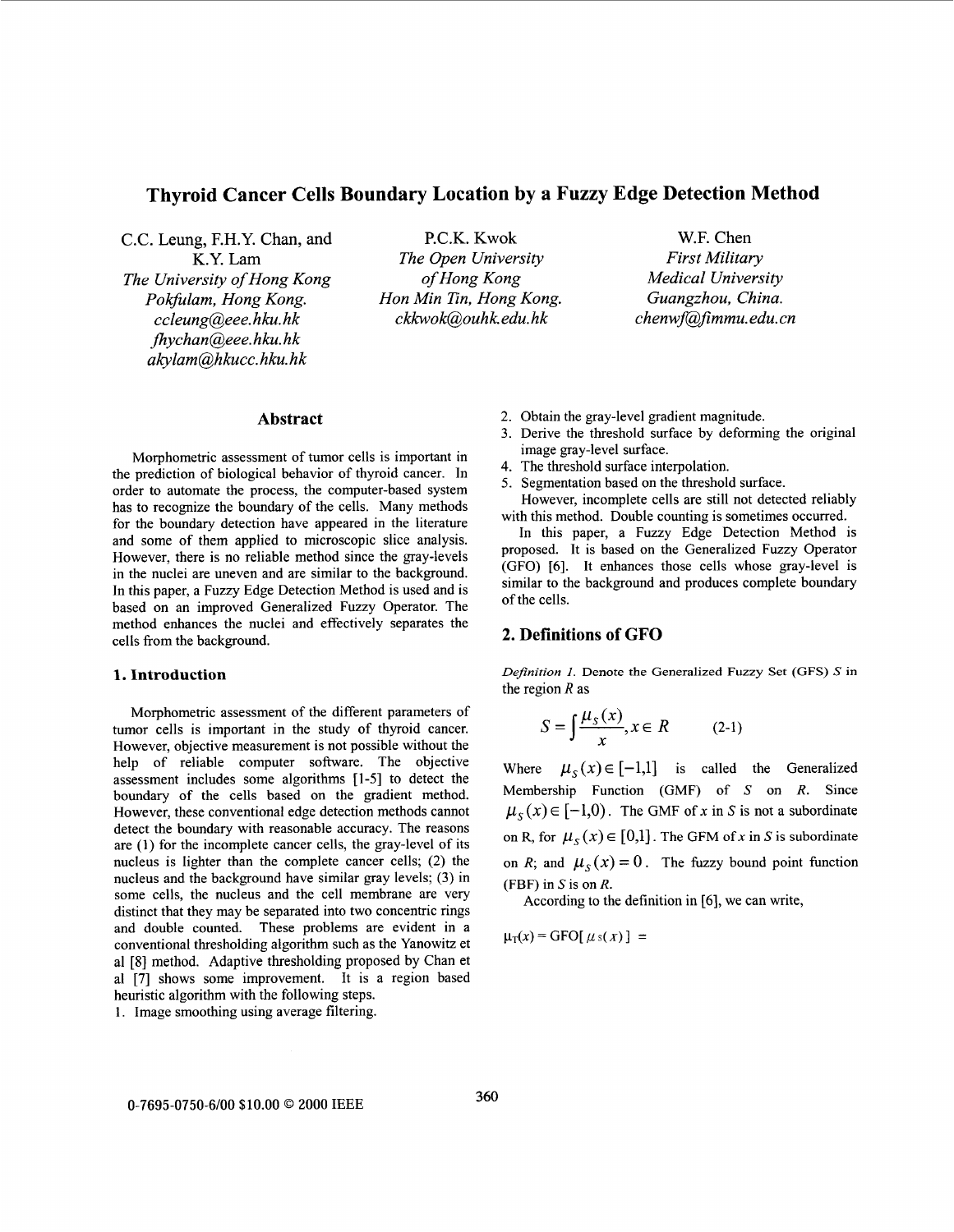$$
\begin{cases} \sqrt[\beta]{1 - [1 + \mu_s(x)]^{\beta}}, & -1 \le \mu_s < 0 \\ \frac{[\mu_s(x)]^{\beta}}{\sqrt[3]{1 - \alpha[1 - \mu_s(x)]^{\beta}}, & r \le \mu_s(x) \le 1 \end{cases} \tag{2-2}
$$

From  $(2-2)$ , we can deduce the following properties:

**Property 1.** When  $\beta \rightarrow \infty$ ,

$$
\mu_{T}(x) = \begin{cases}\n1, & -1 \le \mu_{s}(x) < 0 \\
0, & 0 \le \mu_{s}(x) < r \\
1, & r \le \mu_{s}(x) \le 1\n\end{cases}
$$
\n(2-3)

*Property 2.* When  $\beta > 1$ ,

$$
\begin{cases} \n\mu_{\tau}(x) > \mu_{\varsigma}(x), \text{if } -1 \leq \mu_{\varsigma}(x) < 0, \\ \n\mu_{\tau}(x) < \mu_{\varsigma}(x), \text{if } 0 < \mu_{\varsigma}(x) \leq r \n\end{cases} \tag{2-4}
$$

Then the generalized fuzzy set  $S$  becomes a normal fuzzy set *T,* such that

 $T = GFO[S]$  (2-5)

### **3. Enhancement and Edge detection**

From Section *2,* we use the GFO to map all the pixels in the original image into the GFS. For an image  $X(i,j)$ , where  $i=1,2,...,N$  and  $j=1,2,...,M$ .

We use a Sine function to map  $X(i,j)$  into a fuzzy set  $P(i,j)$ :

$$
P(i, j) = \sin\left\{\frac{\pi}{2} \left(1 - \frac{X(i, j) - X_{\min}}{D}\right)\right\}
$$
 (3-1)

where 
$$
\frac{X_{\max} - X_{\min}}{2} \le D.
$$

Then,  $P \in [-1,1]$  is mapped to the new fuzzy set P' as shown in the following equation,

$$
P'(i,j) = \begin{cases} \sqrt[p]{(1 - (1 + P(i,j))^{\beta}}, & -1 \le P < \gamma - \Delta \\ P^2(i,j), & \gamma - \Delta \le P \le \gamma + \Delta \\ \sqrt[p]{(1 - \alpha(1 - P(i,j))^{\beta}}, & \gamma + \Delta < P \le 1 \end{cases}
$$
(3-2)

By setting  $\beta = 2$ , and the newer image *X'(i,j)* is

$$
X'(i, j) = X_{\min} + D \left\{ 1 - \left[ \frac{\sin^{-1}(P'(i, j))}{\frac{\pi}{2}} \right] \right\}
$$
 (3-3)

In the present application, the objective of Morphometric assessment is to locate the boundary of the thyroid cancer cell. We used the improved GFO to put the boundary gray level be mapped to a distinctly different gray levels. Now, the membrane's boundary has a gray level distribution in the range  $[\gamma-\Delta \gamma+\Delta]$ . In equation (3-2), this range is mapped to a minimum value in *P'.* Above or below this range, it is mapped to progressively higher values as shown in [Figure](#page-2-0)  [1.](#page-2-0) The characteristics of the improved GFO is a "V" shaped curve located in [-I 11 of *P.* This function resembles a band-pass function *so* that the edge pixels are mapped to a range of values distinct from the others. The parameter " $\gamma$ " can be adjusted to shift the "V" type function along the  $P(i,j)$  axis, depending on the actual gray levels of the boundary of interest.  $\alpha$  can affect the right arm of the "V" shaped function.

## **4. Results and Discussions**

We implemented our method in a Pentium PC. The algorithm was programmed in the MATLAB. The original image of the thyroid cancer cell is shown in figure 2. Point "A" is an incomplete cell with a hollow-looking nucleus. Point "B" shows another incomplete cell, so that the graylevel of this cell is almost the same as the background. Moreover, some cells overlap and merge together. [Figure 3](#page-3-0) is a binary image that is the result of using the Adaptive Thresholding Method **[7].** In using this method, an area with solid interior is counted as a cell. However, in point "A", the hollow ring will not be counted as a cell since certain tissue boundary is also processed as the hollow ring in the same slice shown in point "A<sup>1</sup>". In point "B", an irregular pattern shows up in the result and it will not be counted as a cell. It is caused by no function to enhance the incomplete cell in this method. [Figure 4](#page-3-0) is the result based on the new proposed method. The boundaries show up incomplete cell in this method. Figure 4 is the result based<br>on the new proposed method. The boundaries show up<br>distinctly in both points "A" and "B". In another case, when two cells appeared to be merged together, they are separated after processing.

In the example,  $\gamma$ ,  $\alpha$ ,  $\Delta$  and D are chosen as -0.9946,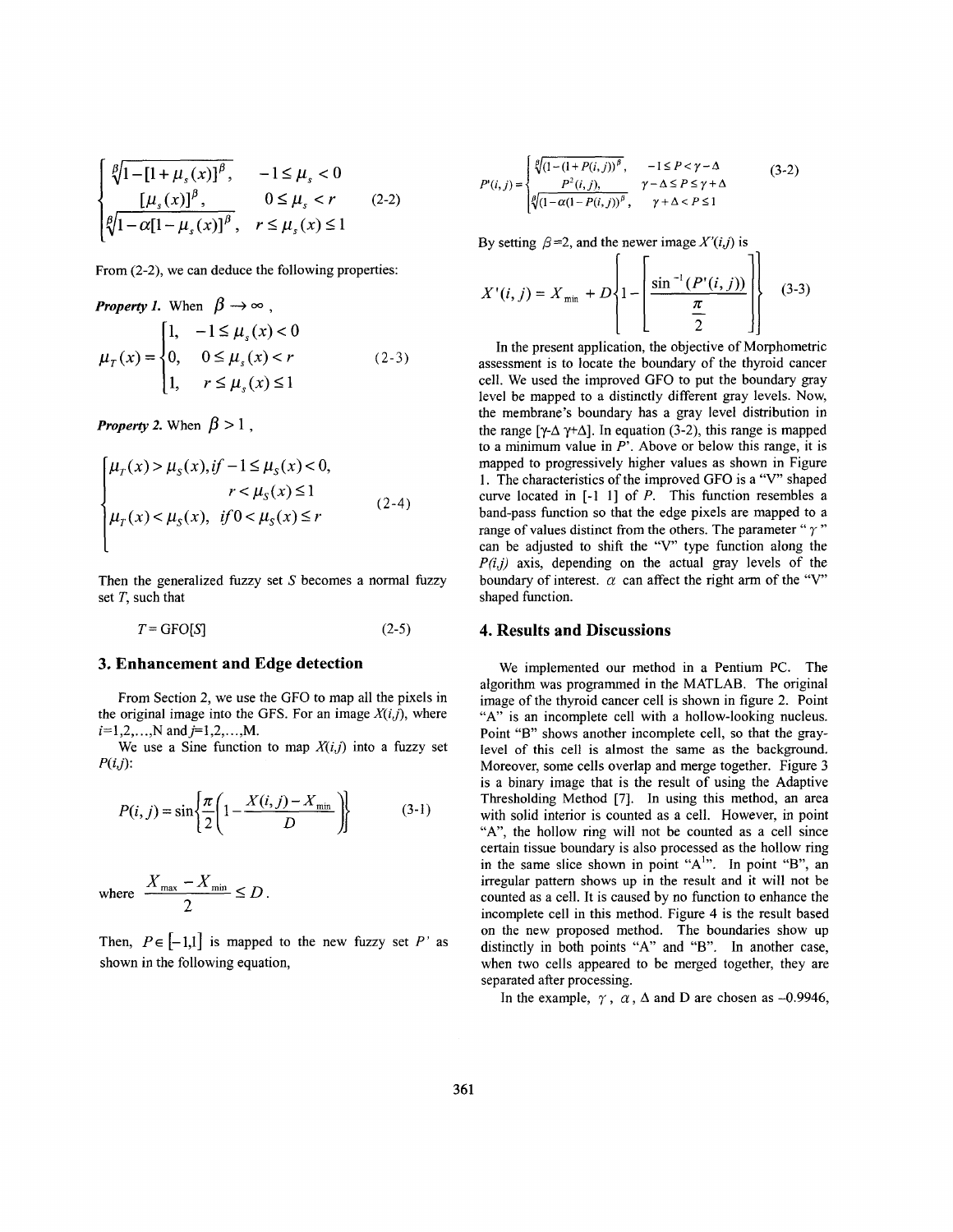<span id="page-2-0"></span>0.1, 0.01 and 79.406 respectively for the present example. The characteristics of the fiuzy set are shown in [Figure 5.](#page-3-0) The relationship between the original and the new pixel values is shown in [Figure 6.](#page-3-0) At an original gray level of around 160, the pixels are mapped to a minimum value. The other pixels will be mapped to other distinctly different gray levels. In this example, the thyroid cancer cells have boundary pixels with gray levels of around 160. For the incomplete cells, the boundaries are enhanced.

# **5. Conclusion**

The proposed Fuzzy algorithm is a simple, effective and efficient method for edge detection and enhancement. We have demonstrated that it is very suitable for application in the counting of thyroid cancer cells captured from a microscopic slice. It solves the problems better than the Adaptive Thresholding Method.

# **6. References**

- [1] Nevatia, R., "A color edge detection and its use in scene segmentation". IEEE Trans. Syst. Man and Cybem., SMC-7, vol. 11, pp.820-825, 1977.
- Shen, J., "An optimal linear operator for edge detection". Proc. of IEEE Computer Vision and Pattem Recognition Conference, pp. 109-1 14, 1986.
- [3] Rosin, P.L. and West, G.A.W., "Segmentation of Edges into Lines and Arcs". Image Vision Computing, vo1.7, pp.109-114, 1989.
- R.F. Wagner, M.F. Insana, and S.W. Smith, "Fundamental correction lengths of coherent speckle in medical ultrasonic images". IEEE Trans. Ultrason., Ferroelect., Freq. Contr., vol. 35, pp.34-44, 1988.
- A.C. Bovik, "On detecting edges in speckle imagery". IEEE Trans. Signal Processing, vol. 36, pp. 1618-1627, 1988.
- [6] Chen, W.F., Lu, X.Q., Chen, J.J., and Wu, G.X., "A new algorithm of edge detection for color image: Generalized fuzzy operator". Science in China (Series A), vol.38, No.10, pp.1272-1280, 1995.
- [7] Chan, F.H.Y., Lam, F.K., and Zhu, H., "Adaptive Thresholding by Variational Method". IEEE Trans. Image Processing, Vo1.7, No.3, pp.468-473, 1998.
- $[8]$ Yanowitz, S.D, and Bruckstein A.M., "A new method for image segmentation". Comput. Vision, Graph., Image Process., Vo1.46, pp.82-95, 1989.



Figure 1. The characteristics of the GFO ( $\gamma = 0$ ),  $\alpha$  and  $\gamma$  can change the shape based on the "V" shaped curve.



Figure 2 The microscopic slice contains two types of thyroid cancer cells, one is in growing so that it's nuclei is not in rigid (point **A).** However, some cells its nucleus is rigid but lighter (point B). The other is the completed growth cell (point C), the nucleus is rigid and color is black.

B